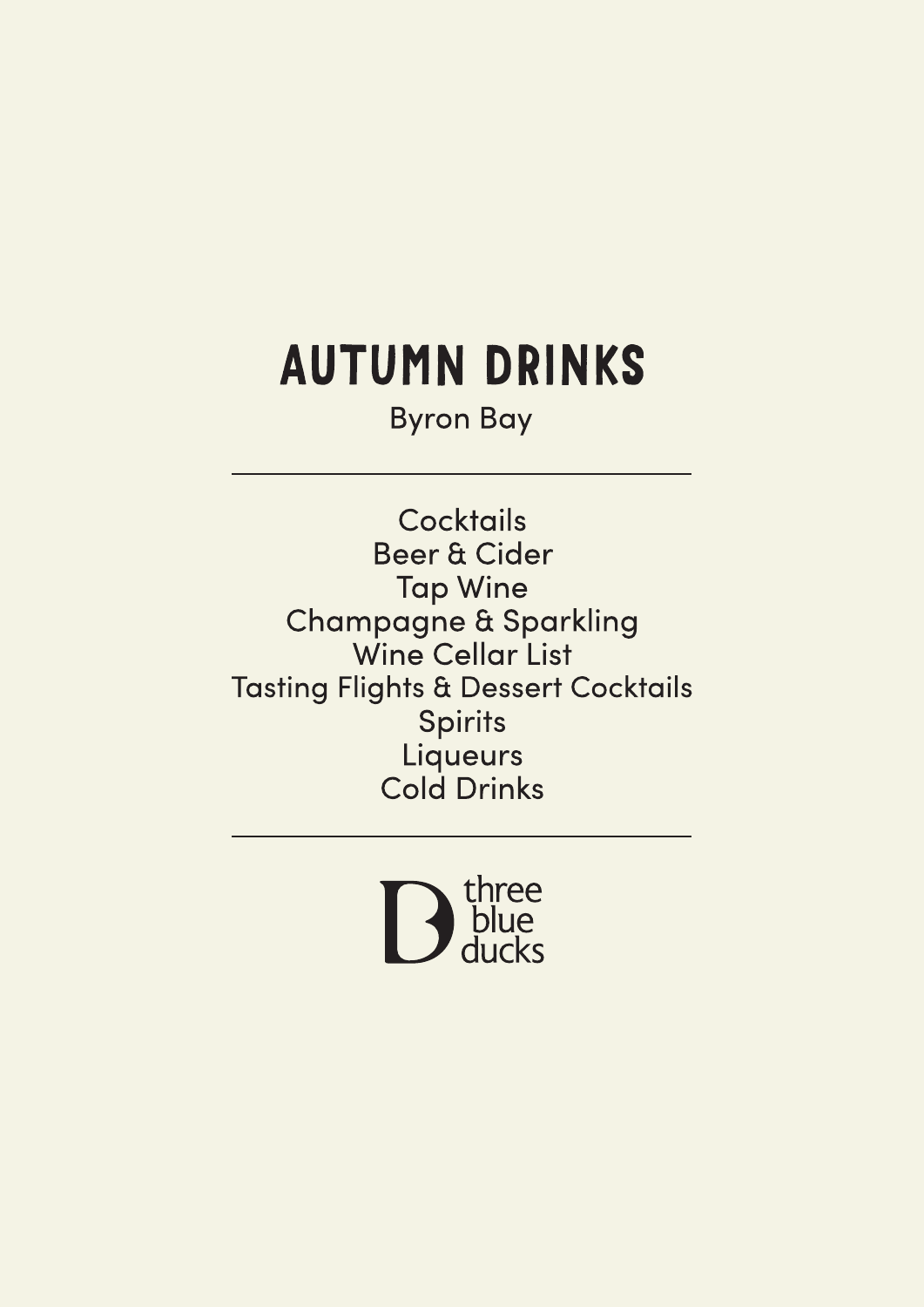### **COCKTAILS**

Feel Good Spritz | 19 Adelaide Distillery Hills bitter orange, misty farm tea, lemon, prosecco, soda

Earls Court Fizz | 18 Wyborowa vodka, Pimms, passionfruit, vanilla, Angostura bitters, lemon, cucumber, soda

Lucky Pearl | 19 Havana Club 3 anos rum, jasmine pearl, Dolin dry vermouth, pineapple, mint, lime

Pen Pal  $|22$ Old Forester bourbon, mango vermouth, Adelaide Hills Distillery bitter orange, pandan cordial

Szechuan Garden | 21 Beefeater gin, St Germain elderflower liqueur, rhubarb, lemon, grapefruit bitters

Miss Pepper Margarita | 22 El Jimador blanco tequila, basil, grapefruit, black pepper, agave, lime

Count Ananas Negroni | 22 Brookies Dry gin, chilli, pineapple, charred lemon, Okar, Antica Formula vermouth

### NON-ALC COCKTAILS

Ambrosia Fizz | 12 Grapefruit, vanilla, orange blossom, lemon, soda

Blue Ruin | 17 Blueberry infused Lyre's Agava Spirit, verjus, lime leaf, agave, salt

Noperol Spritz | 16 Lyre's Italian spritz, Lyre's non-alcoholic prosecco, soda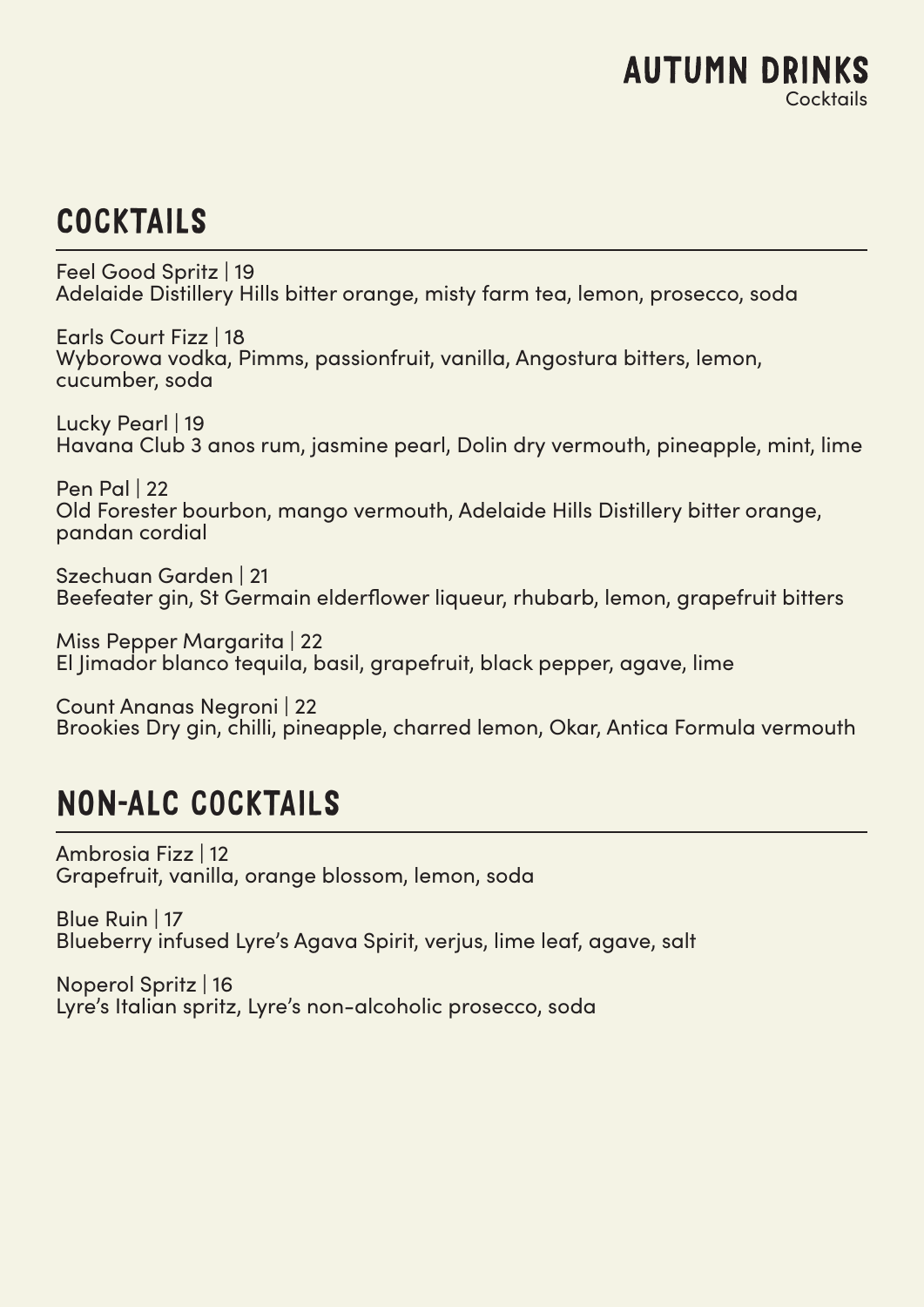#### BEERS (425ML | 570ML)

Young Henrys natural lager 4.2%, Newtown, NSW | 10, 13 Young Henrys 'Stayer' lager 3.5%, Newtown, NSW | 9, 12 Seven Mile 'Iron Peg' session ale 4.1%, Ballina, NSW | 10, 13 Stomping Ground 'Big Sky' park ale 4.3%, Collingwood, VIC | 10, 13 Spangled Drongo pale ale 4.5%, Murwillumbah, NSW | 10, 13 Seven Mile 'Cali' cream ale 4.5%, Ballina, NSW | 10, 13 Common People Brewing 'Villagers' pale ale 5.1%, Bangalow, NSW | 12, 15 Sanctus 'Big River' XPA 5.0%, Clarence Valley, NSW | 12, 15 Earth Beer Co. 'Fruit Tree' NEIPA 6.3%, Cudgen, NSW | 12, 15 Two Bays IPA (GF) 6% 375ml, Mornington Peninsula, VIC | 14 Stomping Ground 'Hopstomper' IPA, 6%, Collingwood, VIC | 11, 14

### NON-ALC BEER

Sobah 'Finger Lime Cerveza' Burleigh Heads, QLD | 10 Heaps Normal 'Quiet XPA' Canberra, ACT | 8

#### CIDER & FRIENDS (425ML | 570ML)

Seven Mile ginger beer 4% Ballina, NSW | 12, 15

Willie Smith's organic apple cider 5.4% Huon Valley, TAS | 11, 14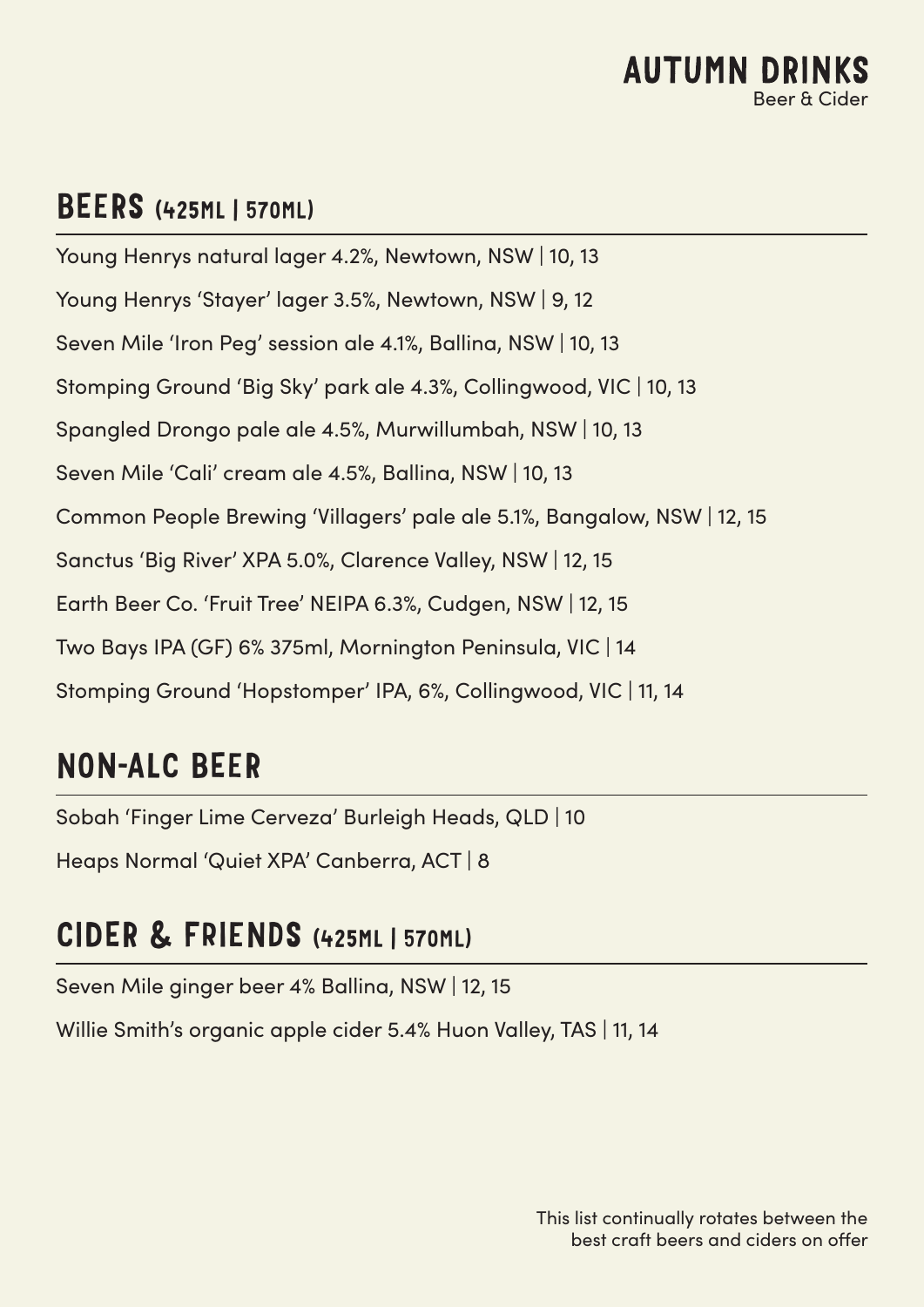### **AUTUMN DRINKS**

### ABOUT OUR WINE

All the wine we offer at Three Blue Ducks reflects our ethos...

1. We focus on wines made from grapes grown using organic or biodynamic practices in the vineyard. If it's good for the earth, it gets our backing!

2. We buy from smaller, independent winemakers and wineries. Wines on our list are made with integrity and the utmost care.

3. We support the local Aussie wine industry. Aiming for low 'food miles' means we offer a lot of beautiful Australian wine and limited international wine.

We want wine to be approachable, but recognise that sometimes it isn't! So, we've grouped wines with their like-minded friends to help guide you, if you need it.

But mainly we have really trained our team.

Ask their advice – they would love to share what they know!

### WINE ON TAP

We are always looking at ways to reduce our impact on the environment. Wine on tap and wine in lower impact vessels is something we've seen a resurgence of in the last few years. And we are here for it!

By using a tap system we save thousands of bottles per month! Not only the bottles themselves but also saving the energy and resources that go into their production, transport and disposal.

As for the wine, ask the experts, it's better for the wine. By transporting the wine in bulk containers, then transferring it into our stainless steel kegs, the wine sees no oxygen until it hits your glass or our carafes.

We work directly with producers that put their hearts into what they do and that make wine specifically for our taps. No compromise on quality whatsoever! The proof is right here, so feel free to ask your server for a taste!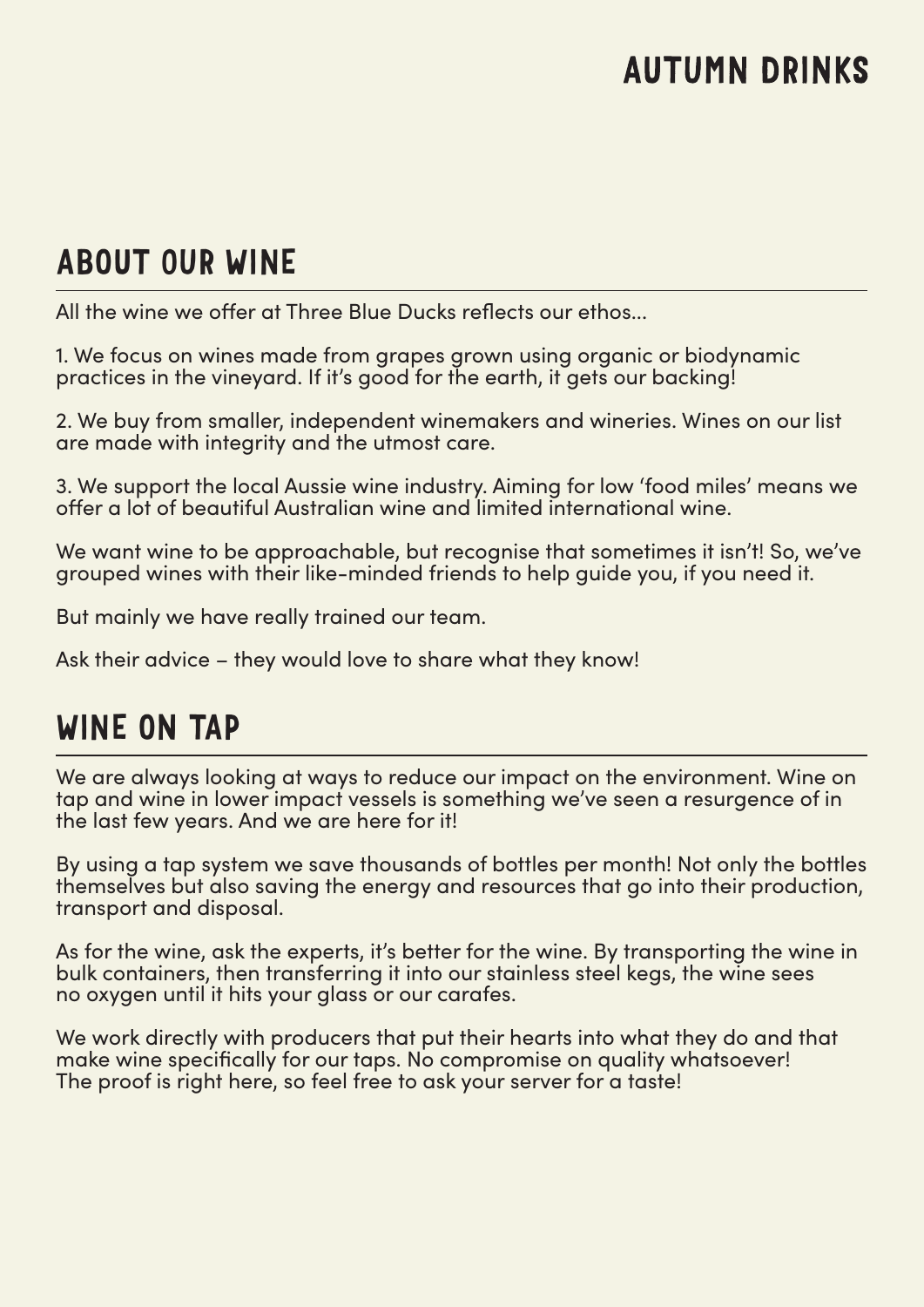### SPARKLING

NV Cape Jaffa, Pinot Noir, Chardonnay, Limestone Coast, SA | 12

### WHITE\*

2019 Blind Corner 'Blanc', Chenin Blanc, Sauvignon Blanc, Margaret River, WA | 12

2020 Mac Forbes 'Yarra', Chardonnay, Yarra Valley, VIC | 14

2021 Mallaluka 'Amber' Pinot Gris, Chardonnay, Canberra District, NSW | 14

2020 Konpira Maru, Riesling, Gewürztraminer, Sauvignon Blanc, Multi-regional, VIC | 12

2021 Jilly, Chardonnay, New England, NSW | 12

### ORANGE\*

2019 Cape Jaffa 'Amber', Chardonnay, Limestone Coast, SA | 14

2021 Yetti & The Kokonut, Muscat, Chenin Blanc, McLaren Vale, SA | 14

# ROSÉ\*

2021 Thousand Candles 'Gathering Fields', Shiraz, Pinot Noir, Yarra Valley, VIC | 12

2021 Jilly 'Miami', Shiraz, New England, NSW | 12

# RED\*

2021 Konpira Maru, Dolcetto, King Valley, VIC | 12 served chilled

2017 Sparrow and Vine, Sangiovese, McLaren Vale, SA | 13

2021 Thousand Candles 'Light Red', Pinot Noir, Merlot, Yarra Valley, VIC | 12

2021 Jilly 'Red', Cabernet Franc, Tempranillo, New England, NSW | 14

2020 Sparrow & Vine, Nero D'Avola, Yarra Valley, VIC | 11

2021 Cape Jaffa 'Wrattonbully' Shiraz, Limestone Coast, SA | 13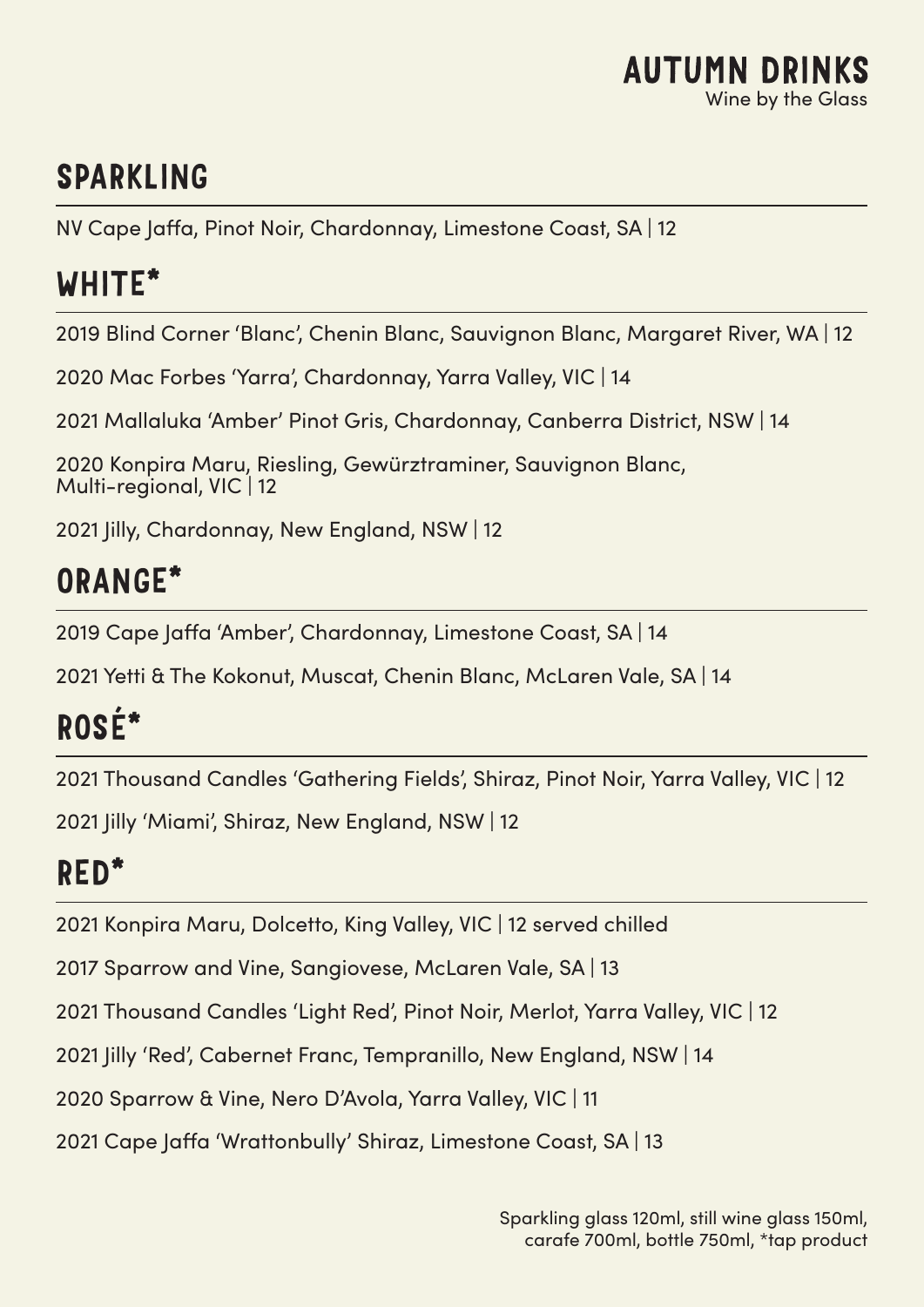### CHAMPAGNE & SPARKLING

NV Cape Jaffa, Pinot Noir, Chardonnay, Limestone Coast, SA | 70

2019 Soumah, Brachetto, Yarra Valley, VIC | 70

NV La Gioiosa DOC, Prosecco, Veneto, IT | 76

NV Pol Roger, Pinot Noir, Chardonnay, Pinot Meunière, Champagne, FR | 200

NV Arras 'Blanc de Blanc', Chardonnay, TAS | 117

NV Perrier-Jouët 'Grand Brut', Chardonnay, Pinot Noir, Pinot Meunier, Champagne, FR | 140

#### WHITE I LIGHT & AROMATIC

2020 Thomas Wines 'Synergy', Sémillon, Hunter Valley, NSW | 84

2018 Balmy Nights, Schönberger, Hunter Valley, NSW | 76

2020 Marq 'Wild & Worked', Sémillon, Sauvignon Blanc, Margaret River, WA | 71

2021 Poachers Vineyard, Sauvignon Blanc, Canberra District, NSW | 73

2021 Schmölzer & Brown 'Riesling T', Riesling, King Valley, VIC | 87

2020 Limus, Riesling, Mt Gambier, SA | 123

2018 La Violetta 'Yé-Yé Blanc', Riesling, Viognier, Gewürztraminer, Great Southern, WA | 91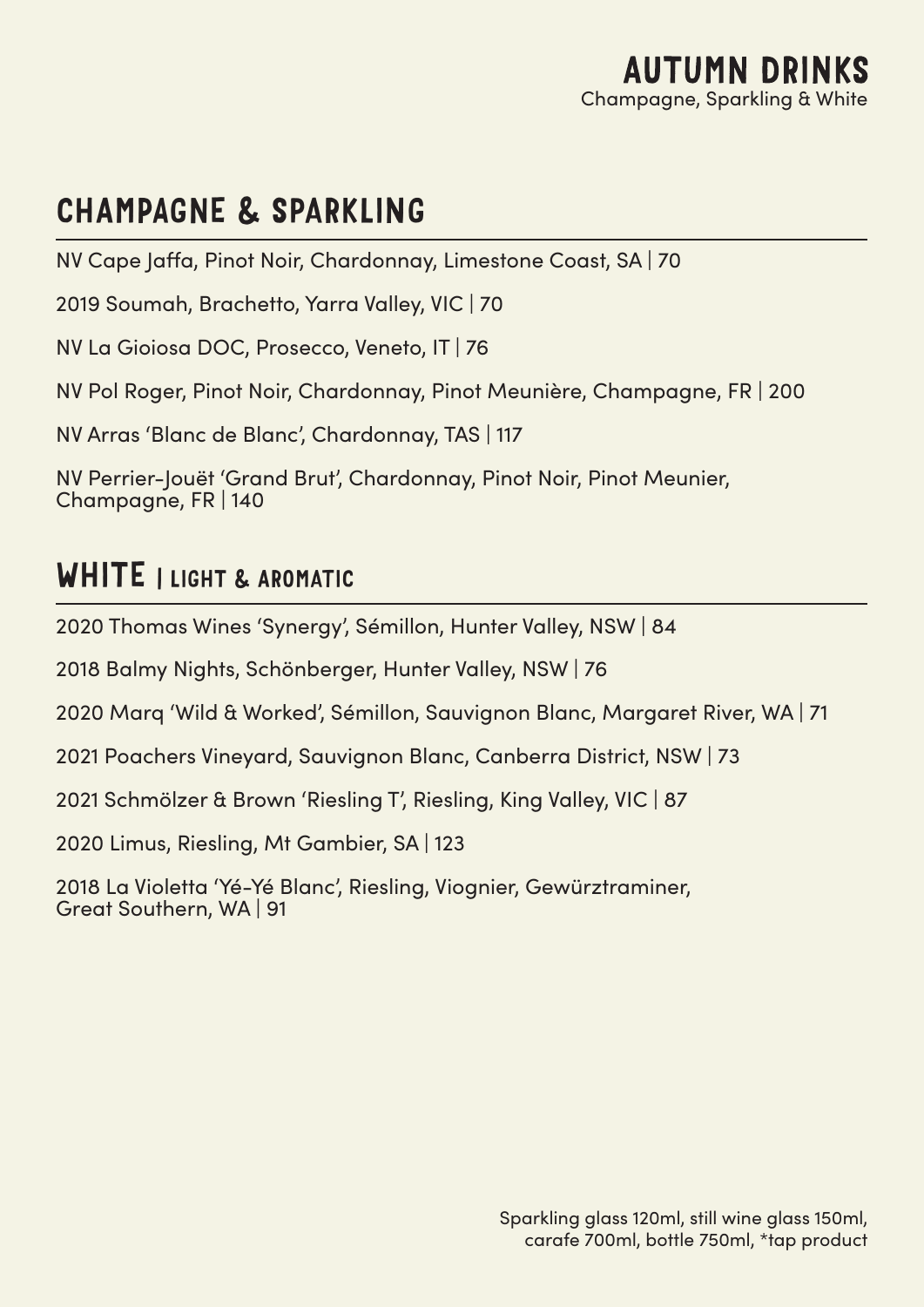#### **AUTUMN DRINKS** White Wine

#### WHITE I FRUIT FORWARD & FOOD FRIENDLY

2019 Blind Corner 'Blanc', Chenin Blanc, Sauvignon Blanc, Margaret River, WA | 55\*

2019 Somos, Cortese, McLaren Vale, SA | 89

2019 Cape Jaffa, 'En Soleil', Pinot Gris, Limestone Coast, SA | 65

2020 Sorrenberg 'Inkerman Rd', Sémillon, Sauvignon Blanc+, Beechworth, VIC | 102

2020 Konpira Maru, Riesling, Gewürztraminer, Sauvignon Blanc, Multi-regional, VIC | 55\*

2021 Mallaluka 'Amber' Pinot Gris, Chardonnay, Canberra District, NSW | 69\*

#### WHITE I FULL BODIED & TEXTURAL

2021 Jilly, Chardonnay, New England, NSW | 55\*

2019 Monastero Suore Cistercensi Vitorchiano 'Coenobium', Trebbiano, Malvadia, Verdicchio, Lazio, IT | 105

2015 CLO 'Revee', Chardonnay, Tumbarumba, NSW | 110

2018 Voyager Estate 'Broadvale Block 6', Chardonnay, Margaret River, WA | 166

2017 MOON Wines, Marsanne, Goulburn, VIC | 92

2013 Thomas Wines 'Braemore Cellar Reserve', Sémillon, Hunter Valley, NSW | 175

2020 Mac Forbes 'Yarra', Chardonnay, Yarra Valley, VIC | 65\*

2019 Els Vinyerons 'LLuerna Blanco', Xarel-Lo, Penedès, ESP | 87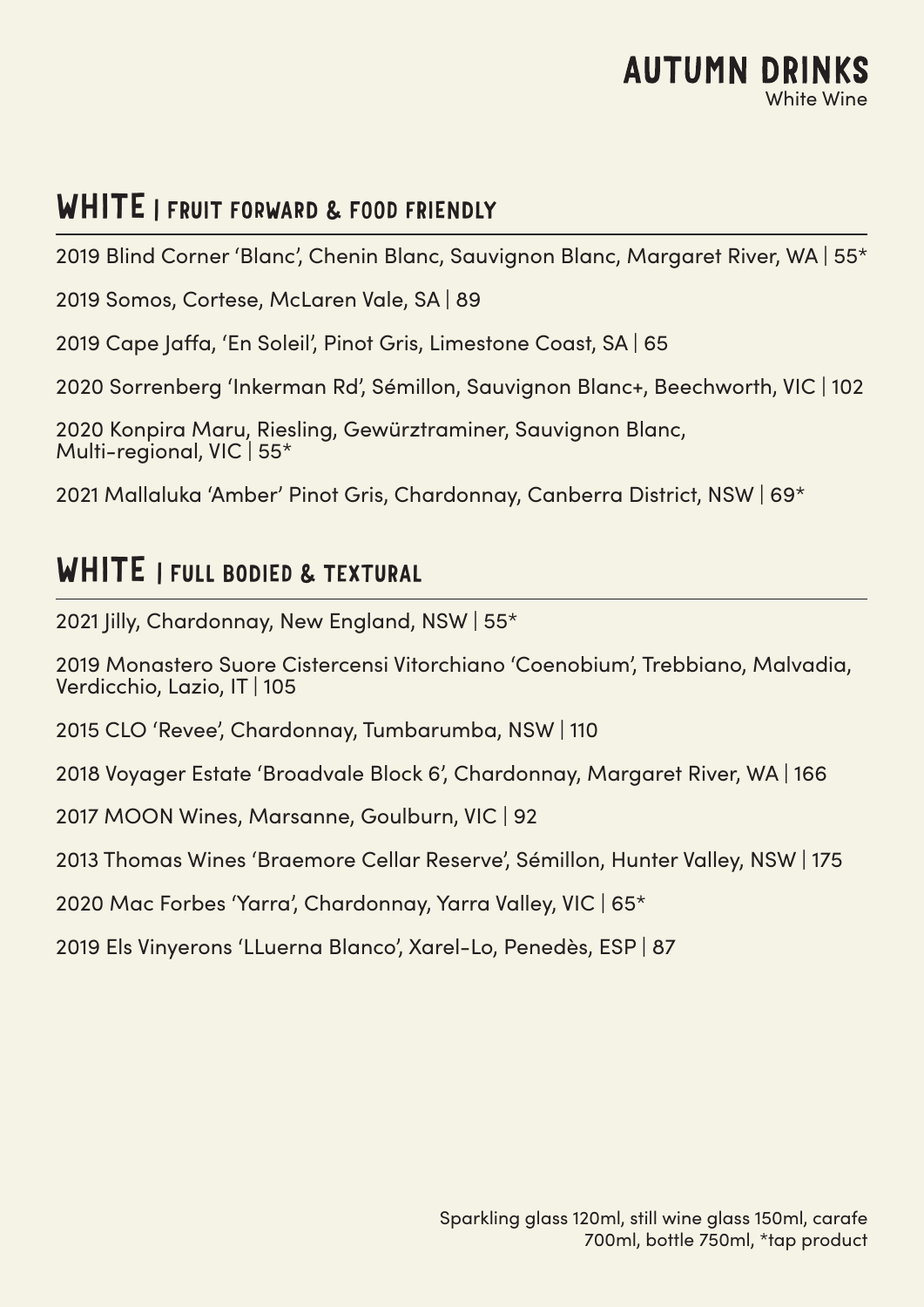

#### ORANGE

2019 Cape Jaffa 'Amber', Chardonnay, Limestone Coast, SA | 69\*

2016 Geyer, Muscat d'Alexandrie, Barossa Valley, SA | 63

2020 Hermit Ram, Sauvignon Blanc, Canterbury, NZ | 75

2020 M&J Becker 'Amber', Pinot Gris, Hunter Valley, NSW | 79

2021 Yetti & The Kokonut, Muscat, Chenin Blanc, McLaren Vale, SA | 69\*

2020 Sigurd, Sémillon, Vermentino, Chardonnay+, Barossa Valley, SA | 85

2016 Castagna, Savagnin, Roussanne, Chardonnay, Beechworth, VIC | 90

2019 Manon 'Peaches', Chardonnay, Sauvignon Blanc, Pinot Gris, Adelaide Hills, SA | 126

2016 Ruggabellus 'Quomodo', Riesling, Sémillon, Muscat, Eden Valley, SA | 124

2016 Mon Caucasien, Rkatsiteli, Mtsvane, Kakheti, GE | 158

# ROSÉ

2018 Clos Cibonne, Tibouren, Grenache, Provence, FR | 114

2020 Gemtree, Tempranillo, McLaren Vale, SA | 63

2021 M&J Becker 'Hunter Valley', Sangiovese, Pinot Noir, Hunter Valley, NSW | 75

2021 Das Juice, Tempranillo, McLaren Vale, SA | 76

2021 Thousand Candles 'Gathering Fields', Shiraz, Pinot Noir, Yarra Valley, VIC | 55\*

2021 Jilly 'Miami', Shiraz, New England, NSW | 55\*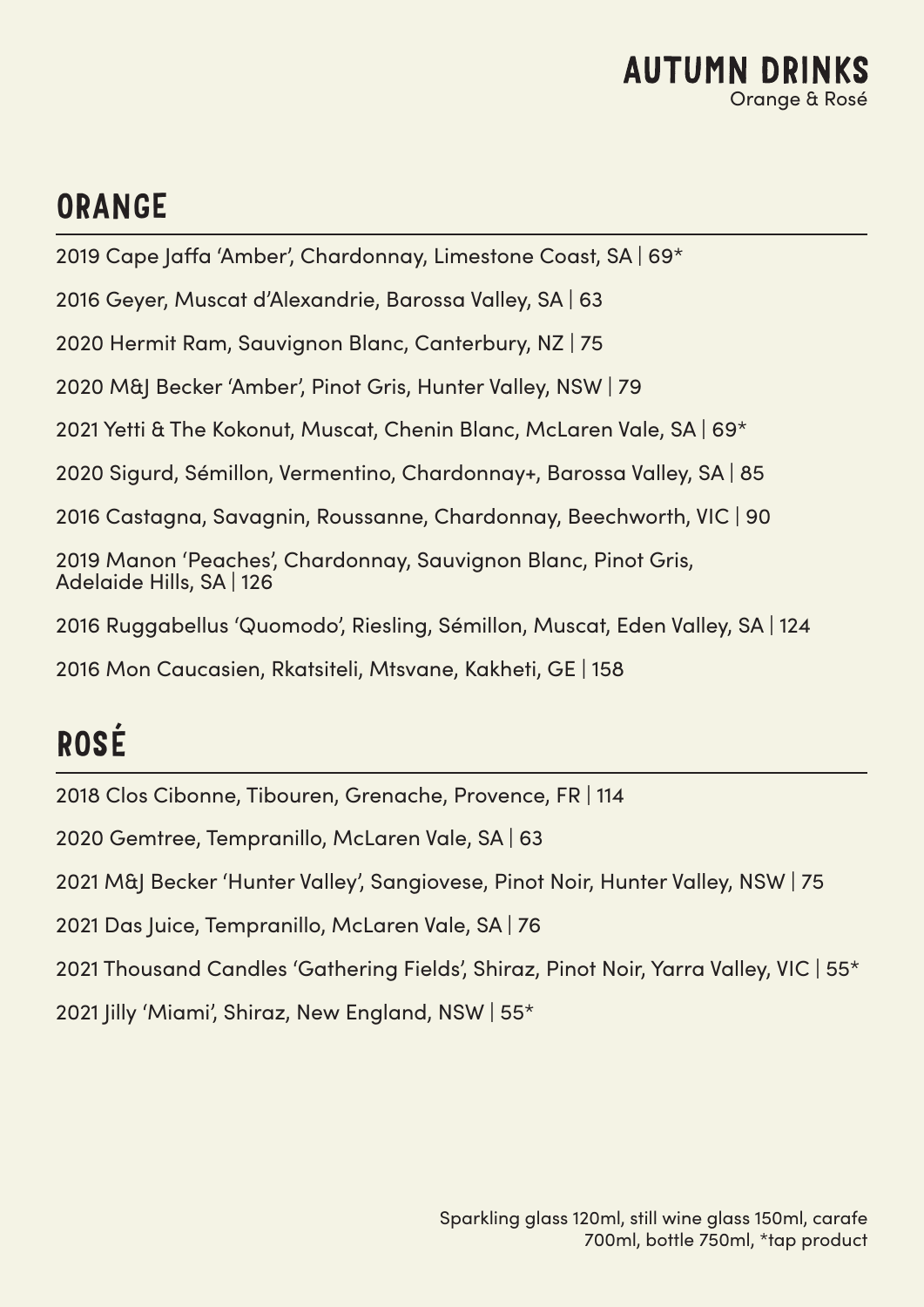#### RED | LIGHT & BRIGHT

2021 Konpira Maru, Dolcetto, King Valley, VIC | 55\* served chilled

2021 Express Winemakers 'Drinking Red', Grenache, Syrah, Malbec, Mourvédre, Great Southern, WA | 71

2020 Craven Wines, Cinsault, Stellenbosch, ZAF | 101

2020 Stoney Rise, Pinot Noir, Tamar Valley, TAS | 99

2021 Frederick Stevenson 'Piñata', Cinsault, Grenache, Shiraz, Mourvédre, Barossa Valley, SA | 83

2016 Moorilla 'Muse', Pinot Noir, Tamar Valley, TAS | 151

2021 Thousand Candles 'Light Red', Pinot Noir, Yarra Valley, VIC | 55\*

#### RED | FRUIT FORWARD & FOOD FRIENDLY

2017 Sparrow & Vine, Sangiovese, McLaren Vale, SA | 59\*

2021 Jilly, Cabernet Franc, Tempranillo, New England, NSW | 65\*

2018 Les Fruits 'Occitan', Shiraz, Grenache, Mourvédre, Barossa Valley, SA | 81

2019 Domaine de Beaurenard 'Côtes du Rhône', Grenache, Syrah, Rhône Valley, FR | 105

2018 Domaine Elodie Balme, Grenache, Syrah, Mouvédre, Merlot, Côtes du Rhône, FR | 86

2019 Claus Preisinger, Zweigelt, Burgenland, AT | 92

2019 Kalleske 'Old Vine', Grenache, Barossa Valley, SA | 147

2017 Lark Hill 'Darkhouse Vineyard', Syrah, Canberra District, ACT | 151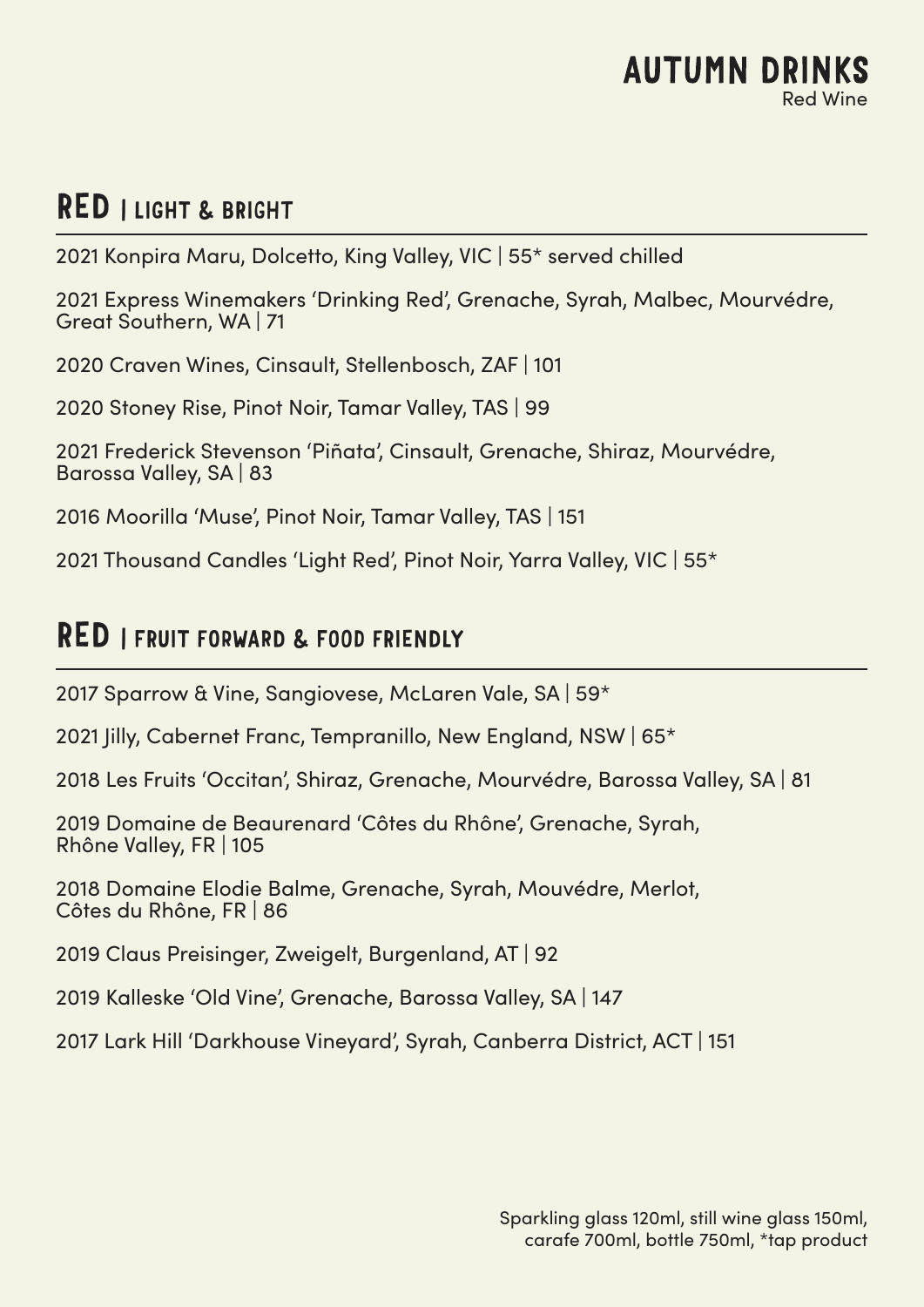### RED BOLD & STRUCTURAL

2020 Sparrow & Vine, Sangiovese, Nero D'Avola, Yarra Valley, VIC | 49\*

2019 Goon Tycoons, Teroldego, Margaret River, WA | 73

2019 Blind Corner 'Rouge', Cabernet Sauvignon, Merlot, Shiraz, Margaret River, WA | 63

2017 Hochkirch Wines, Cabernet Sauvignon, Henty, VIC | 101

2019 Arfion 'Primavera', Nebbiolo, Yarra Valley, VIC | 108

2017 Mount Horrocks, Shiraz, Clare Valley, SA | 134

2018 Cullen 'Diana Madeline', Cabernet Sauvignon, Merlot, Margaret River, WA | 338

2021 Grosset 'Gaia', Cabernet Blend, Clare Valley, SA | 216

2021 Cape Jaffa 'Wrattonbully' Shiraz, Limestone Coast, SA | 59\*

### SWEET & OFF DRY

2019 Mac Forbes 'RS25', Riesling, Strathbogie, VIC | 92

NV Dandelion Vineyards 'Legacy of the Barossa', Pedro Ximénez, Barossa Valley, SA | 15, 60

2017 Linnaea 'Apica Moscato d'Asti', Moscato, Monferrato, IT | 85

NV Pennyweight, Muscat, Multi-regional, VIC | 14, 80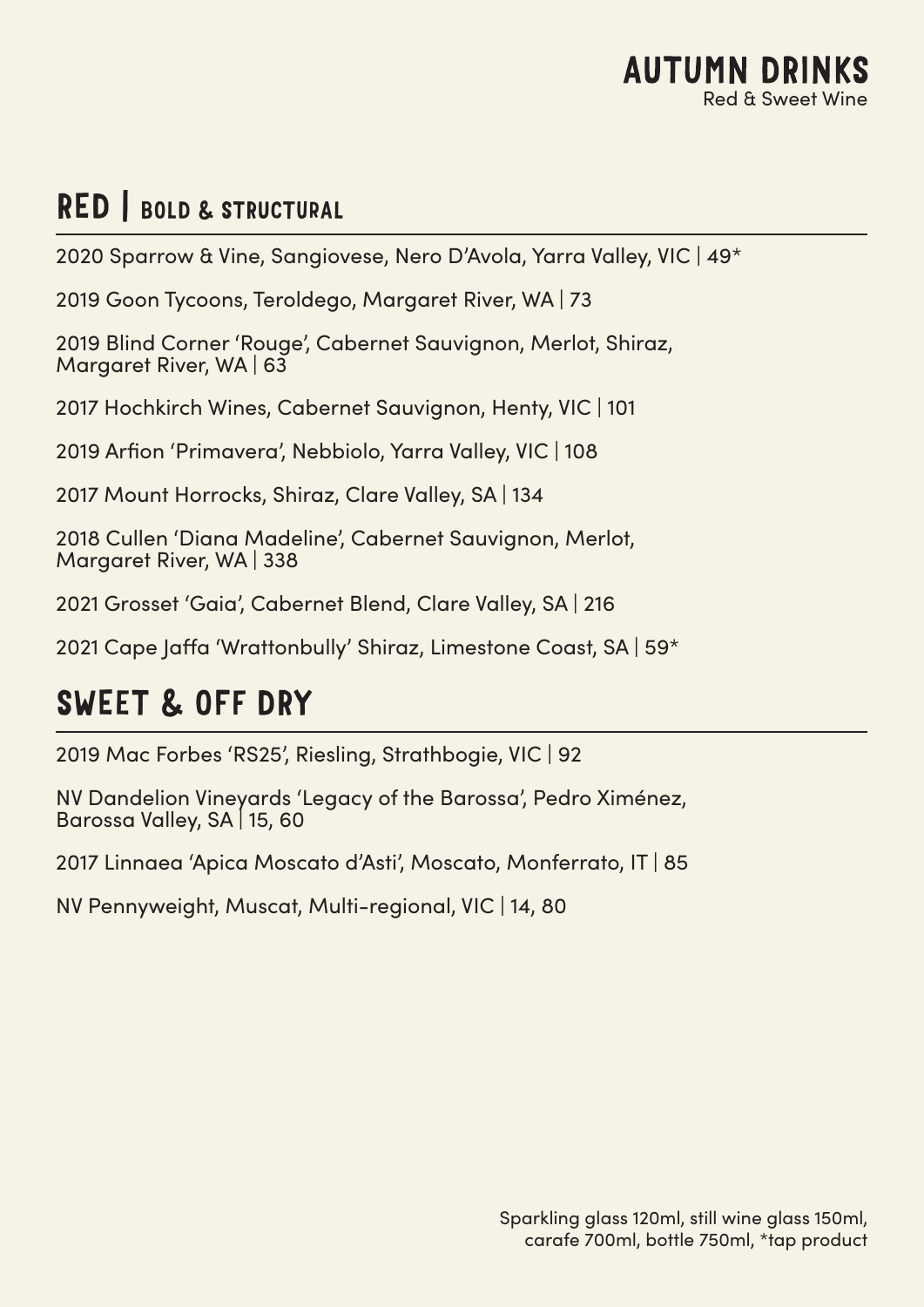### RUM TASTING FLIGHTS

A selection of three Australian rums | 25

Brix White, Brix Urban Cane 2020, Brix x TBD Trail Mix

### TEQUILA TASTING FLIGHTS

A selection of three tequilas | 24

El Jimador Blanco, Herradura Reposado, Herradura Añejo

### DESSERT COCKTAILS

Slowgroni | 20 Brookie's slow gin, Beefeater gin, Adelaide Hills Distillery Italian bitter orange, Okar, Fee brother's plum bitters

Informal Invitation | 19 Cacao nib-infused Chivas Regal whisky, amontillado sherry, banana liqueur, spent coffee

Nogroni | 17 Lyre's Agave dry London spirit, Lyre's Italian orange, Lyre's aperitivo rosso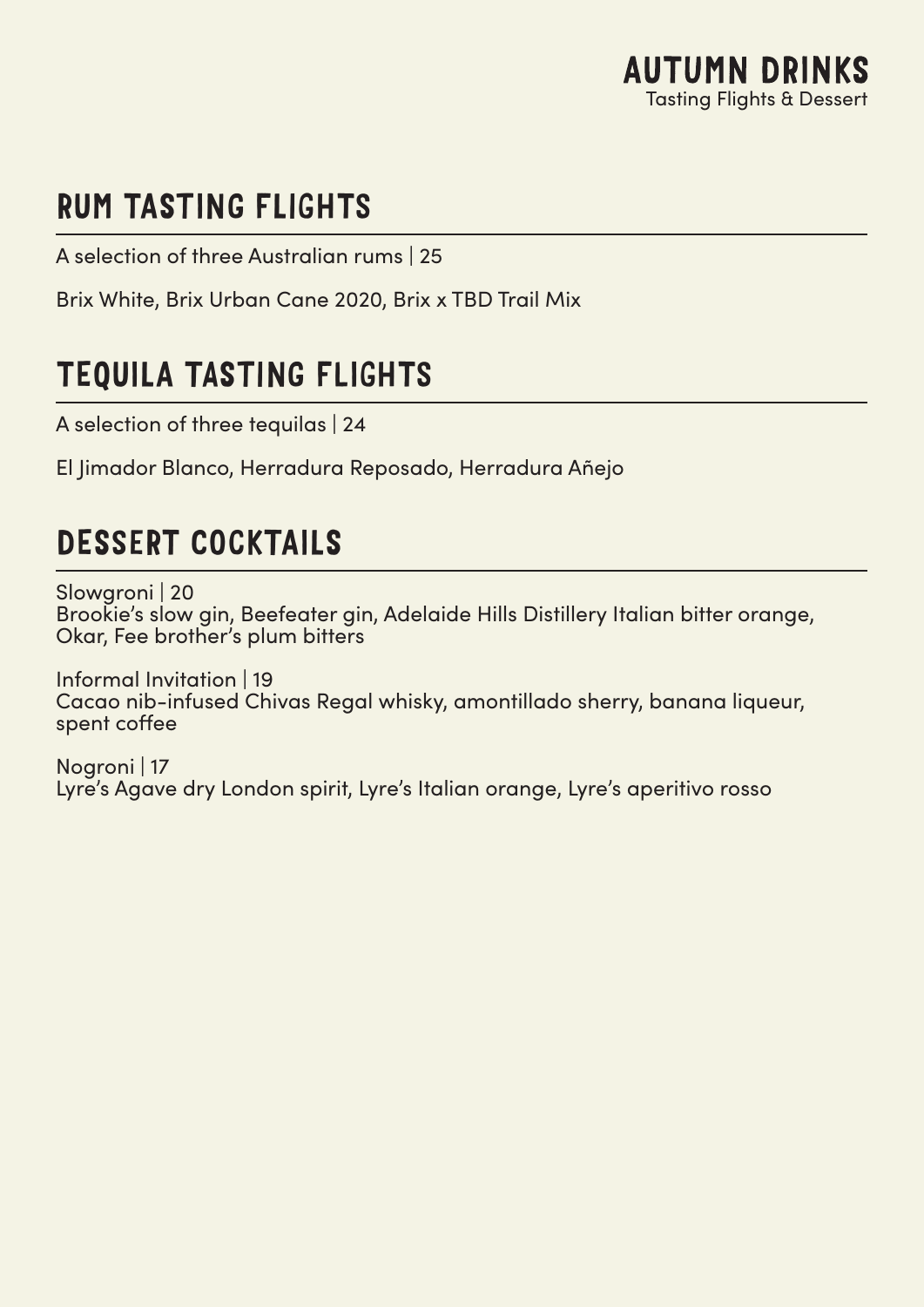### GIN

Beefeater, England | 10 Brookie's Dry Gin, Byron Bay, NSW | 12 Brookie's Slow Gin, Byron Bay, NSW | 11 Brookie's 'Shirl The Pearl', Byron Bay, NSW | 13 Husk Distillers Ink Gin, Tumbulgum, NSW | 13 Four Pillars Rare Dry Gin, Yarra Valley, VIC | 14 Young Henry's Noble Cut Dry Gin, Newtown, NSW | 12

### VODKA

Wyborowa, Poland | 10 Grey Goose, France | 14 Grainshaker Rye, Melbourne, VIC | 11 Archie Rose Native Botanicals, Rosebery, NSW | 12 Otter Craft Distilling 'Pure Vodka', St Peters, NSW | 14

### TEQUILA

El Jimador Blanco, Mexico | 11 El Jimador Reposado, Mexico | 12 Herradura Reposado, Mexico | 13 Herradura Añejo, Mexico | 15 Mezcal Verde Momento, Mexico | 14 Del Maguey Vida Mezcal, Mexico | 16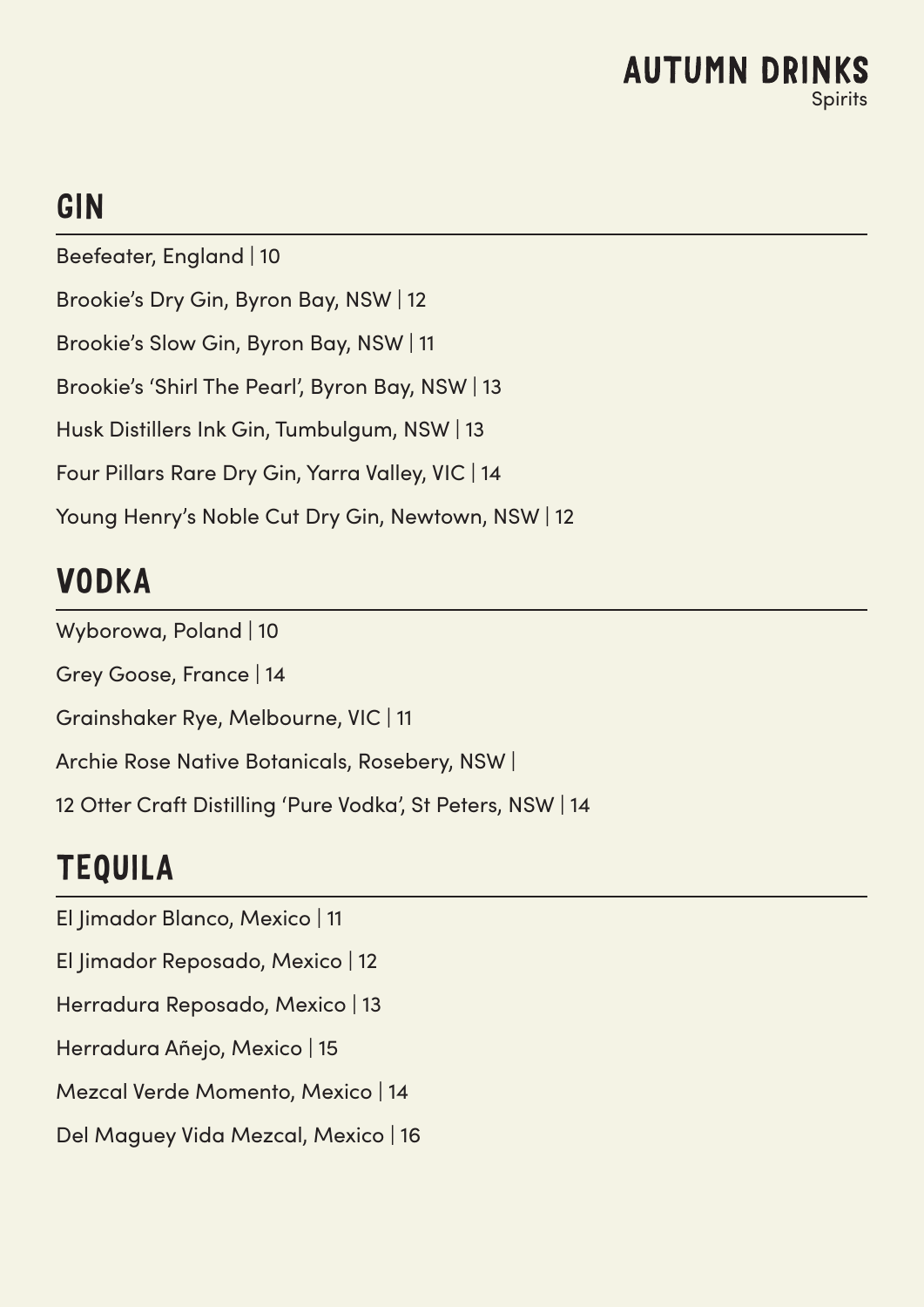### RUM

Havana Club 3 Años, Cuba | 10

Havana Club Añejo Especial, Cuba | 12

Havana Añejo 7 años, Cuba | 15

Brix White, Surry Hills, NSW | 12

Brix Spiced, Surry Hills, NSW | 14

### WHISK(E)Y

IRELAND Jameson Irish Whiskey, Dublin | 11

SCOTLAND Chivas Regal 12yo, Scotland | 10

Pure Scot, Scotland | 12

Bladnoch 11yo, Lowlands | 18

Glenmorangie Quinta Ruban 14yo, Highlands | 18

Glenlivet 12yo, Speyside | 14

Talisker 10yo, Skye | 14

Lagavulin 16yo, Islay | 20

AUSTRALIA / JAPAN Starward 'Two Fold' Double Grain, Port Melbourne, VIC | 16

Nikka 'From The Barrel', Tokyo | 16

UNITED STATES Old Forester, Kentucky | 10 Woodford Reserve, Kentucky | 12

Woodford Reserve Rye, Kentucky | 13

Woodford Reserve Double Barrel, Kentucky | 14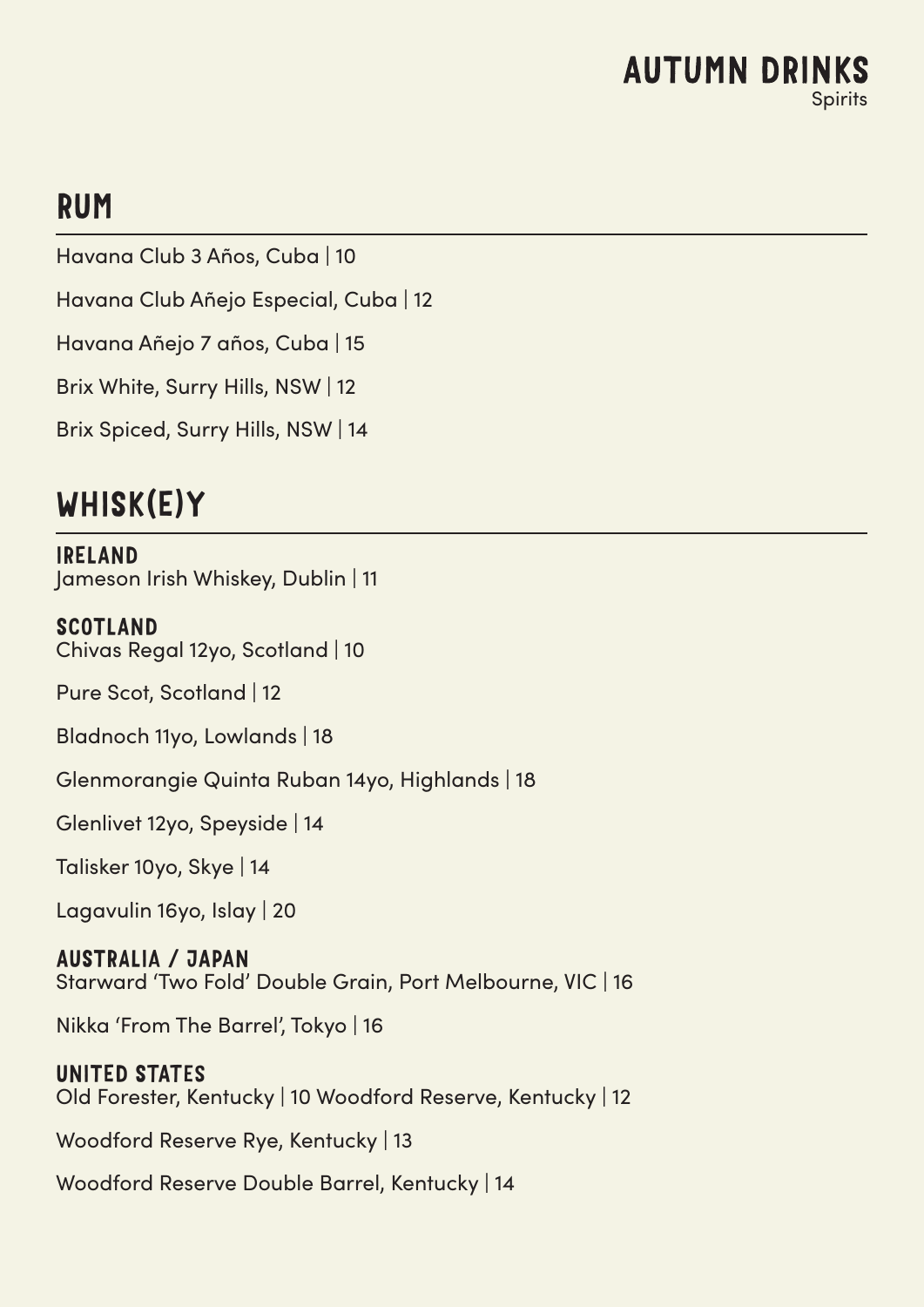### BRANDY

Hennessy VSOP Cognac, France | 29 Hennessy XO Cognac, France | 46 Christian Drouin 3yo Calvados, France| 28

## APÉRITIFS, DIGESTIFS

Aperol, Italy | 9 Campari, Italy | 9 Antica Formula, Italy | 9 Amaro Averna, Italy | 10 Amaro Montenegro, Italy | 10 Chartreuse Green, France | 14 Bizarro Bitter, Australia | 10 Adelaide Hills Bitter Orange, Australia | 10 Okar, Australia | 10

### LIQUEUR

Aperol, Italy | 9 Brookie's 'Mac' Wattleseed & Macadamia, Byron Bay, NSW | 10 Marionette Orange Curacao, Australia | 10 Manly Spirits Co. Limoncello, Australia | 12 Disaronno Amaretto, Italy | 10 Cointreau, France | 10 Chambord, France | 10 St Germain, France | 10 Kahlua, Mexico | 10